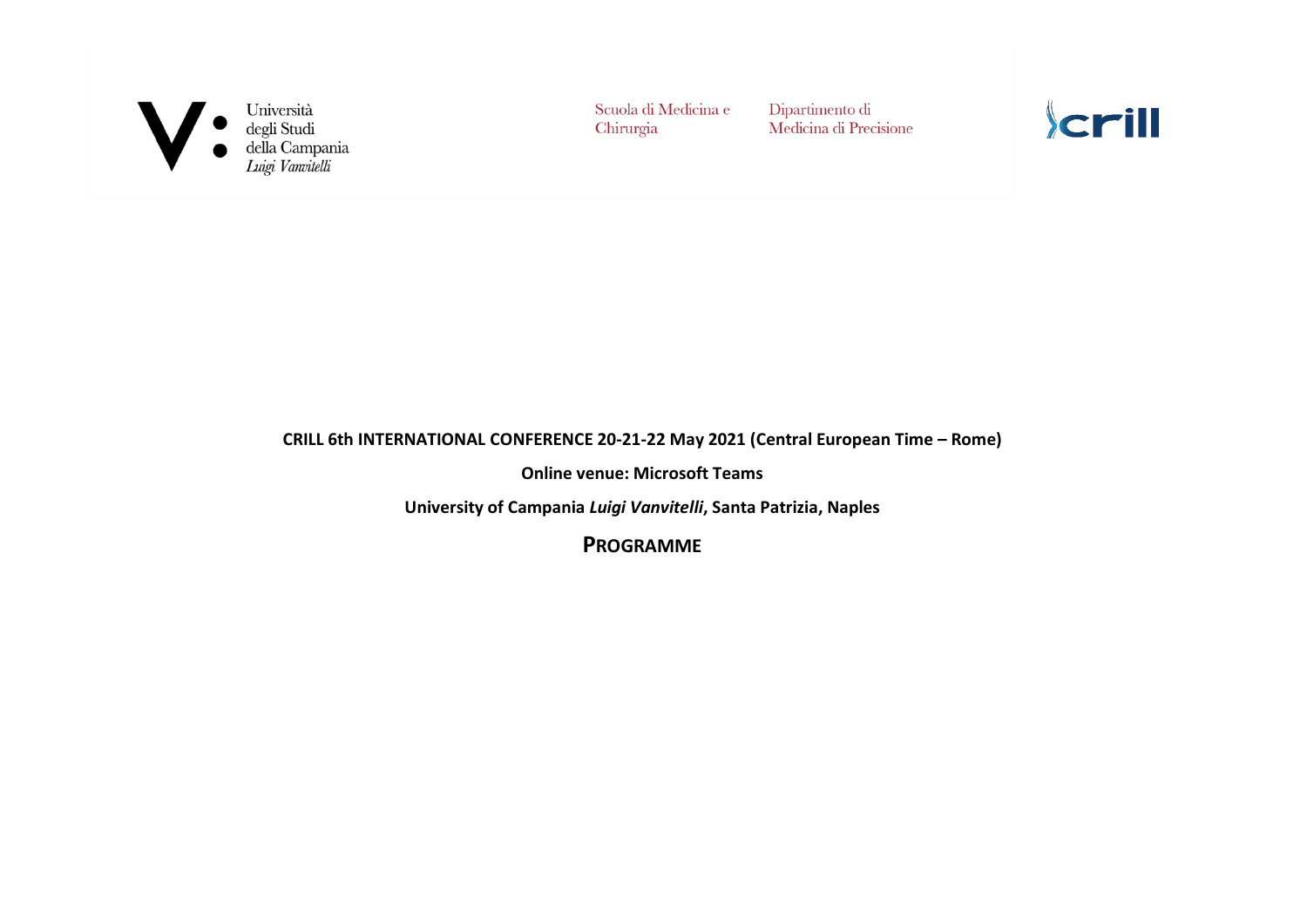

Università<br>degli Studi<br>della Campania<br>*Luigi Vanvitelli* 

Scuola di Medicina e Chirurgia

Dipartimento di<br>Medicina di Precisione



|           |                                                                                                            | THURSDAY 20TH MAY AM                                                               |  |  |  |
|-----------|------------------------------------------------------------------------------------------------------------|------------------------------------------------------------------------------------|--|--|--|
| 9:15      | <b>WELCOME</b>                                                                                             |                                                                                    |  |  |  |
|           | Prof Giovanni Francesco Nicoletti, Rector                                                                  |                                                                                    |  |  |  |
|           | Prof Antimo Migliaccio, Director, Department of Precision Medicine                                         |                                                                                    |  |  |  |
|           | Prof Jerome Tessuto, Conference Convenor, Head of CRILL                                                    |                                                                                    |  |  |  |
| $10:00 -$ |                                                                                                            | <b>PLENARY SESSION</b>                                                             |  |  |  |
| 11:15     | <b>Vijay K. BHATIA</b>                                                                                     |                                                                                    |  |  |  |
|           | University of Hong Kong, Hong Kong                                                                         |                                                                                    |  |  |  |
|           | Accounting for Interdiscursivity in Multidisciplinary Professional Contexts: The Case of Covid-19 Pandemic |                                                                                    |  |  |  |
|           | <b>Chair: Jerome Tessuto</b>                                                                               |                                                                                    |  |  |  |
|           | <b>BREAK</b>                                                                                               |                                                                                    |  |  |  |
|           | <b>SESSION 1</b>                                                                                           | <b>SESSION 2</b>                                                                   |  |  |  |
|           | <b>Chair:</b> Giuliana Diani                                                                               | <b>Chair:</b> Giuditta Caliendo                                                    |  |  |  |
| $11.30 -$ | <b>Colin Robertson</b>                                                                                     | Maria Cristina Paganoni                                                            |  |  |  |
| 11:55     | Independent researcher, France                                                                             | University of Milan, Italy                                                         |  |  |  |
|           | EU Legal Language and Health Policy: What Impacts from Covid-19?                                           | Cross-Border Health Data from Legislation to Implementation: A Critical Discursive |  |  |  |
|           |                                                                                                            | Approach                                                                           |  |  |  |
| $11.55 -$ | <b>Roxanne Barbara Doerr</b>                                                                               | <b>Olga Denti</b>                                                                  |  |  |  |
| 12:20     | University of Brescia, Italy                                                                               | University of Cagliari, Italy                                                      |  |  |  |
|           | "Speak as I speak, not as you think I speak": Linguistic and                                               | They are not God but they are Good: Clinical Practice Guidelines                   |  |  |  |
|           | communicative practices in the US military's response to the Covid-19 emergency                            |                                                                                    |  |  |  |
| $12:20 -$ | <b>Karina luvinale</b>                                                                                     | Giulia Adriana Pennisi                                                             |  |  |  |
| 12:45     | University of Teramo, Italy                                                                                | University of Palermo, Italy                                                       |  |  |  |
|           | Describing COVID-19 Trends: the Language of Graphs                                                         | Interdisciplinary dynamics and generic conventions: the case of Clinical Ethics    |  |  |  |
|           |                                                                                                            | Committees                                                                         |  |  |  |
| $12:45 -$ | Lucia Di Costanzo                                                                                          | Ginevra Peruginelli / Sara Conti                                                   |  |  |  |
| 1:10      | University of Campania Luigi Vanvitelli, Italy                                                             | Istituto di Teoria e Tecniche dell'Informazione Giuridica, CNR, Italy              |  |  |  |
|           | A look at the COVID-19 pandemic: the Italian case                                                          | Designing GDPR in the healthcare sector: a new way of communicating legal          |  |  |  |
|           |                                                                                                            | concepts                                                                           |  |  |  |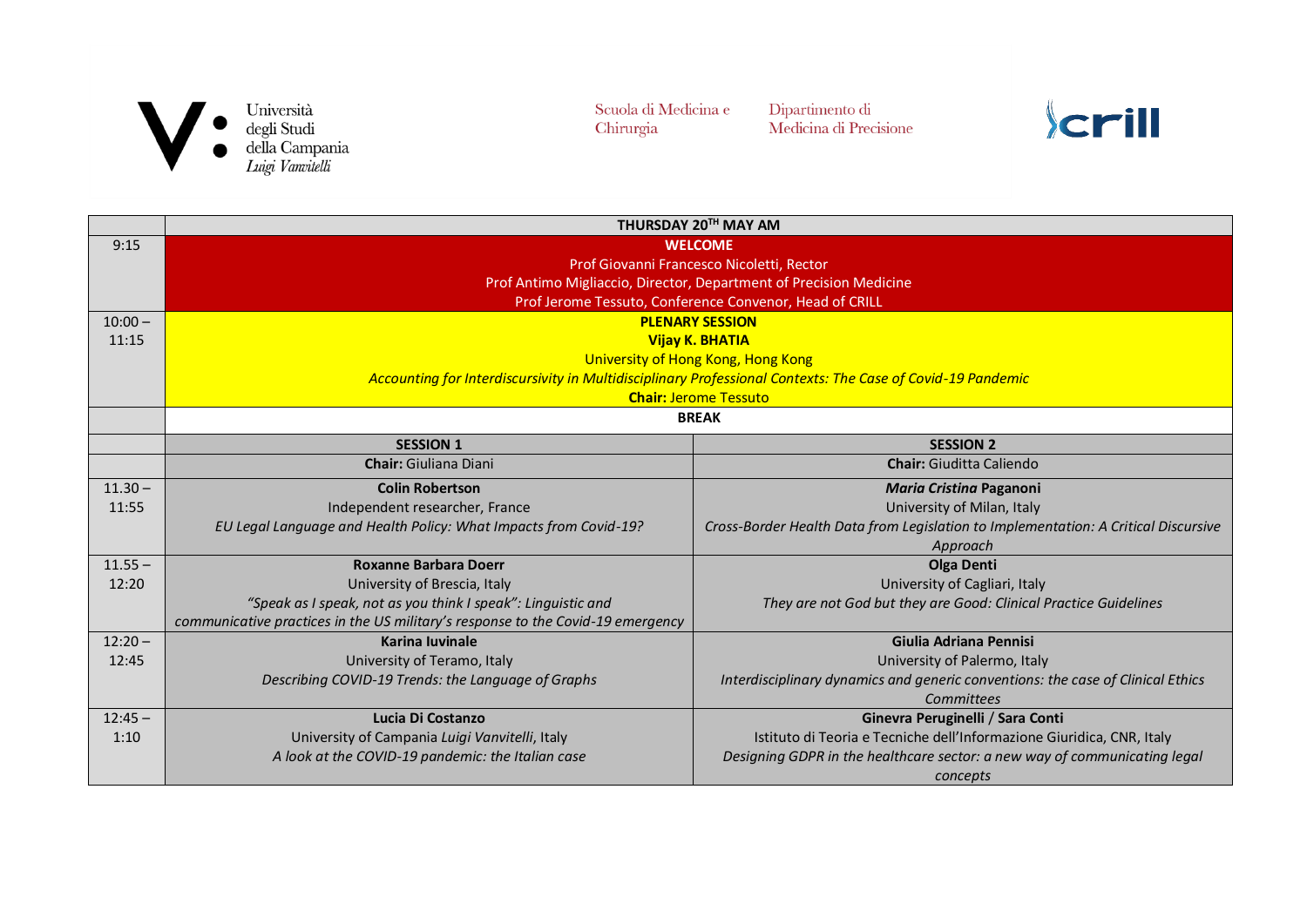

Dipartimento di<br>Medicina di Precisione

|          | THURSDAY 20TH MAY PM                                                                        |                                                                                  |  |
|----------|---------------------------------------------------------------------------------------------|----------------------------------------------------------------------------------|--|
| $2:00 -$ | <b>PLENARY SESSION</b>                                                                      |                                                                                  |  |
| 3:15     | <b>Giuliana Elena GARZONE</b>                                                               |                                                                                  |  |
|          | International University of Languages and Media, Milan, Italy                               |                                                                                  |  |
|          | Metaphor and disease in the media                                                           |                                                                                  |  |
|          | <b>Chair: Srikant Sarangi</b>                                                               |                                                                                  |  |
|          | <b>BREAK</b>                                                                                |                                                                                  |  |
|          | <b>SESSION 1</b>                                                                            | <b>SESSION 2</b>                                                                 |  |
|          | <b>Chair: Priscilla Heynderickx</b>                                                         | <b>Chair:</b> Antonella Napolitano                                               |  |
| $3:30 -$ | <b>Paola Catenaccio</b>                                                                     | <b>Michela Giordano</b>                                                          |  |
| 3:55     | University of Milan, Italy                                                                  | University of Cagliari, Italy                                                    |  |
|          | Discrimination in organ allocation: a discourse analysis of scientific and policy           | Healthcare power of attorney and living will: comparing and contrasting medical- |  |
|          | documents                                                                                   | legal genres                                                                     |  |
| $3:55 -$ | Giuliana Diani                                                                              | <b>Bruno Tassone</b>                                                             |  |
| 4:20     | University of Modena Reggio Emilia, Italy                                                   | Universitas Mercatorum, Rome, Italy                                              |  |
|          | 'Diabetes made simple': Communicating medical information to a young audience               | Causation and Loss of chance among law, science and medicie                      |  |
| $4:20 -$ | Sergio Pizziconi / Laura Di Ferrante                                                        | <b>Marco Mazzocca</b>                                                            |  |
| 4:45     | Università per Stranieri di Siena / Università di Roma la Sapienza, Italy                   | Pavol Jozef Šafárik University in Košice, Slovakia / University of Trento, Italy |  |
|          | Law and linguistic ethics: the case of medicine information to patient                      | Clinical standards and legal standardization of clinical standards               |  |
| $4:45 -$ | <b>Walter Giordano</b>                                                                      | Anna legorova                                                                    |  |
| 5:10     | University of Naples Federico II, Italy                                                     | National Transport University, Kyiv, Ukraine                                     |  |
|          | Promotional discourse and asymmetrical information in Direct-To-Consumer                    | Bioethics of Surrogacy: a Discourse-Analytic Perspective on Public Attitudes     |  |
|          | Advertising (DTCA) of prescription drugs in the USA                                         | <b>Expressed in Online Comments to News Reports</b>                              |  |
| $5.15 -$ | <b>PLENARY SESSION</b>                                                                      |                                                                                  |  |
| 6:30     | <b>Srikant SARANGI</b>                                                                      |                                                                                  |  |
|          | <b>University of Aalborg, Denmark</b>                                                       |                                                                                  |  |
|          | Trial talk: Examining clinical trial participation through the lens of communication ethics |                                                                                  |  |
|          | <b>Chair: Giuliana Elena Garzone</b>                                                        |                                                                                  |  |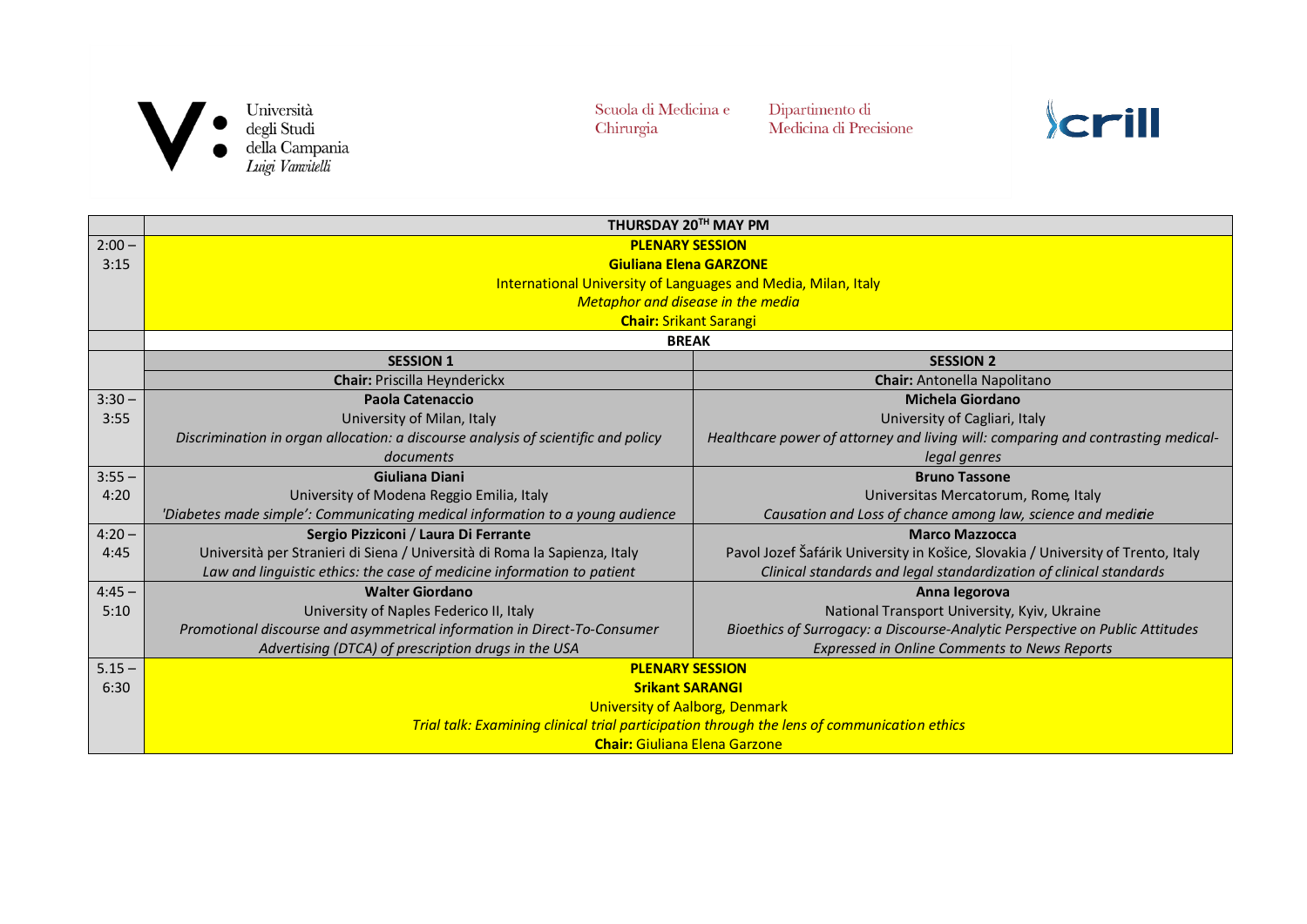

Dipartimento di<br>Medicina di Precisione

|           | <b>FRIDAY 21<sup>ST</sup> MAY AM</b>                                                 |                                                                                  |
|-----------|--------------------------------------------------------------------------------------|----------------------------------------------------------------------------------|
| $10:00 -$ | <b>PLENARY SESSION</b>                                                               |                                                                                  |
| 11:15     | <b>Rick IEDEMA</b>                                                                   |                                                                                  |
|           | King's College London, United Kingdom                                                |                                                                                  |
|           | Interdisciplinarity: A theoretical methodological experiment                         |                                                                                  |
|           | <b>Chair: V. K. Bhatia</b>                                                           |                                                                                  |
|           | <b>BREAK</b>                                                                         |                                                                                  |
|           | <b>SESSION 1</b>                                                                     | <b>SESSION 2</b>                                                                 |
|           | <b>Chair: Juliette Scott</b>                                                         | <b>Chair: Stefania Maci</b>                                                      |
| $11.30 -$ | <b>William Bromwich</b>                                                              | <b>Muhammad Gamal</b>                                                            |
| 11:55     | University of Modena Reggio Emilia, Italy                                            | Independent researcher, Australia                                                |
|           | Generic integrity in the discourse of Coroner's Courts: Findings from inquests in a  | It's 100% Albanian! Maintaining the integrity of live police operations          |
|           | common law jurisdiction                                                              |                                                                                  |
| $11.55 -$ | Dámaso Izquierdo Alegría                                                             | <b>Pietro Manzella</b>                                                           |
| 12:20     | ICS, Universidad de Navarra, Spain                                                   | Adapt, Italy                                                                     |
|           | Transferring linguistic criteria to analyze defamation and hate speech: a case study | The Protection of 'Essential' Workers during COVID-19: Contrasting Trade Unions' |
|           |                                                                                      | Discursive Practices in Italy and the USA                                        |
| $12:20 -$ | Douglas Mark Ponton / Marco Canepa                                                   | <b>Miguel Ángel Campos-Pardillos</b>                                             |
| 12:45     | University of Catania / Corte di Savona, Italy                                       | University of Alicante, Spain                                                    |
|           | Emerging gender categories: politically correct pronouns and compelled speech        | "We hereby order you to Stay Well and Join us on the Path to Recovery":          |
|           |                                                                                      | Metaphorical Scenarios in California Orders against COVID-19                     |
| $12:45 -$ | Ilenia Picardi / Sole Alba Zollo                                                     | Priscilla Heynderickx / Sylvain Dieltjens                                        |
| 1:10      | University of Naples Federico II, Italy                                              | KU Leuven - Faculty of Arts                                                      |
|           | Gender, health, and new technologies: legal-ethical and psychosocial issues          | Campus Antwerp, Belgium                                                          |
|           |                                                                                      | Euthanasia laws are not dead letter. Discourse-analytical analysis of official   |
|           |                                                                                      | Belgian euthanasia documents                                                     |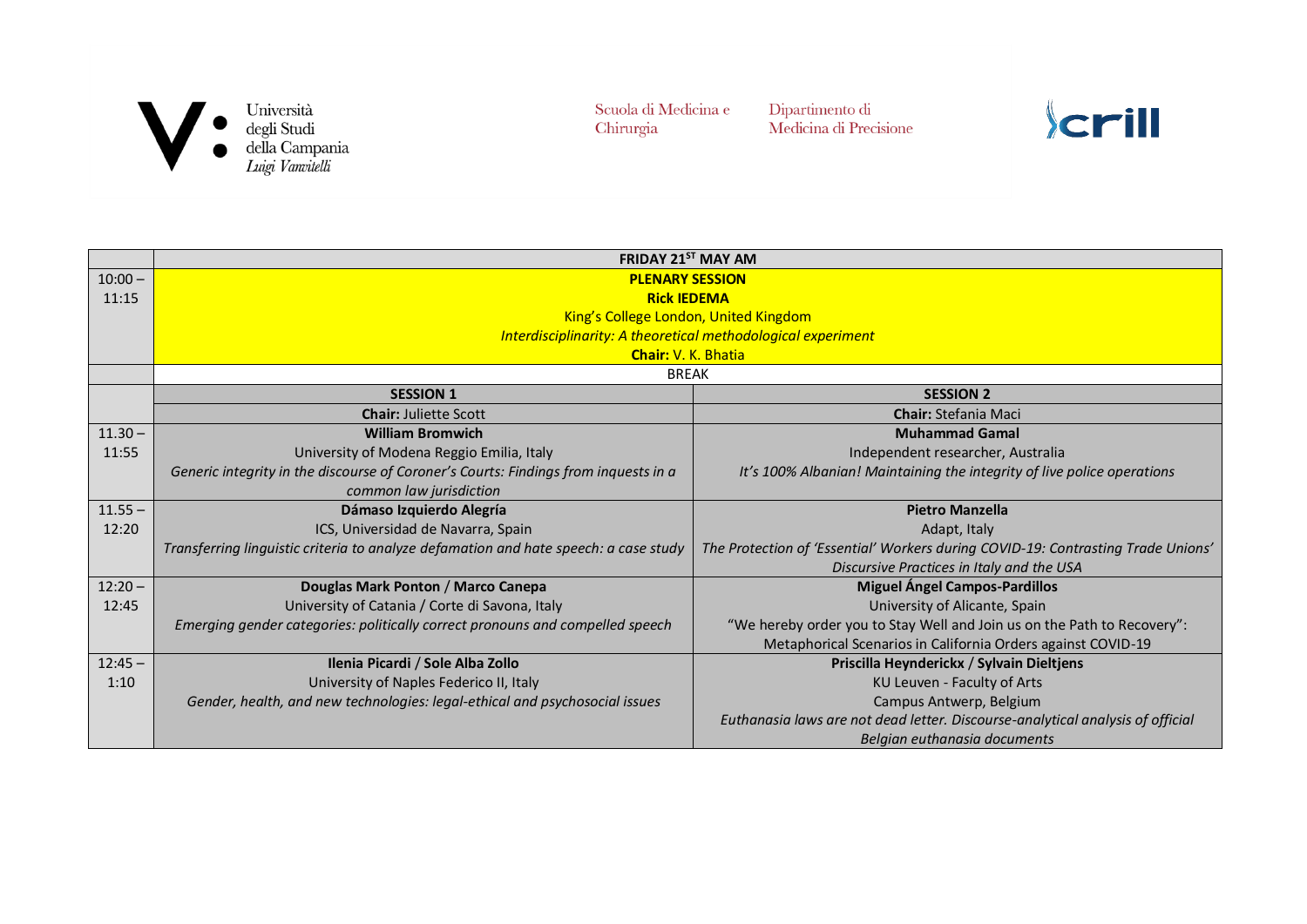

Dipartimento di<br>Medicina di Precisione

|          | FRIDAY 21ST MAY PM                                                                 |                                                                                     |  |
|----------|------------------------------------------------------------------------------------|-------------------------------------------------------------------------------------|--|
| $2:00 -$ | <b>PLENARY SESSION</b>                                                             |                                                                                     |  |
| 3:15     | <b>Ruth BREEZE</b>                                                                 |                                                                                     |  |
|          | <b>University of Navarra, Spain</b>                                                |                                                                                     |  |
|          | The discursive construction of sustainability in mining companies' reporting       |                                                                                     |  |
|          | <b>Chair: Paola Catenaccio</b>                                                     |                                                                                     |  |
|          | <b>BREAK</b>                                                                       |                                                                                     |  |
|          | <b>SESSION 1</b>                                                                   | <b>SESSION 2</b>                                                                    |  |
|          | <b>Chair: Siria Guzzi</b>                                                          | <b>Chair: William Bromwich</b>                                                      |  |
| $3:30 -$ | Paola Trzaskawka / Joanna Kic-Drgas                                                | Sarah Matos Rocha Mesquita / Ana Paula Cristina Silva / Amitza Torres Vieira        |  |
| 3:55     | University of Poznań Adam Mickiewicz, Poland                                       | Universidade Federal de Juiz de Fora, Brazil                                        |  |
|          | Culturally immersed legal terminology on the example of forest regulations in      | Threats as a strategy for the accomplishment of the institutional mandate in a      |  |
|          | Poland, the United Kingdom, the United States and Germany                          | preliminary hearing in the criminal special court                                   |  |
| $3:55 -$ | Stefania d'Avanzo                                                                  | Ana Carla Machado / Ana Paula Cristina Silva / Amitza Torres Vieira                 |  |
| 4:20     | University of Campania Luigi Vanvitelli, Italy                                     | Universidade Federal de Juiz de Fora, Brazil                                        |  |
|          | Europe 'wears' green: investigating legal implementation of 'green economy'        | The orientation for the fulfillment of the institutional mandate in the phases of a |  |
|          | policies                                                                           | hearing in the special criminal court                                               |  |
| $4:20 -$ | <b>Maria Cristina Gaeta</b>                                                        | Juliette Scott / John O'Shea                                                        |  |
| 4:45     | University of Naples, Suor Orsola Benincasa, Italy                                 | Independent researchers, United Kingdom                                             |  |
|          | A comparative analysis of the right of nature between Italy and Latin America: the | Impacts and repercussions of legal translations in medical settings Adriano         |  |
|          | importance of the ethics-law binomial                                              |                                                                                     |  |
| $4:45 -$ | <b>Kathleen Gallagher</b>                                                          | André L F Augusto / Amitza Torres Vieira / Vicente Ricco                            |  |
| 5:10     | St. Mary's University Texas, USA                                                   | Universidade Federal de Juiz de Fora, Brazil                                        |  |
|          | Anthropology, Asylum and the Protection of Global Human Rights                     | Play or violence? Multimodal analysis of video evidence from Brazilian Military     |  |
|          |                                                                                    | <b>Justice</b>                                                                      |  |
| $5.15 -$ | <b>PLENARY SESSION</b>                                                             |                                                                                     |  |
| 6:30     | <b>Robin WALKER</b>                                                                |                                                                                     |  |
|          | <b>English Global Communication, Spain</b>                                         |                                                                                     |  |
|          | The pronunciation of English for healthcare workers                                |                                                                                     |  |
|          | <b>Chair: Ruth Breeze</b>                                                          |                                                                                     |  |